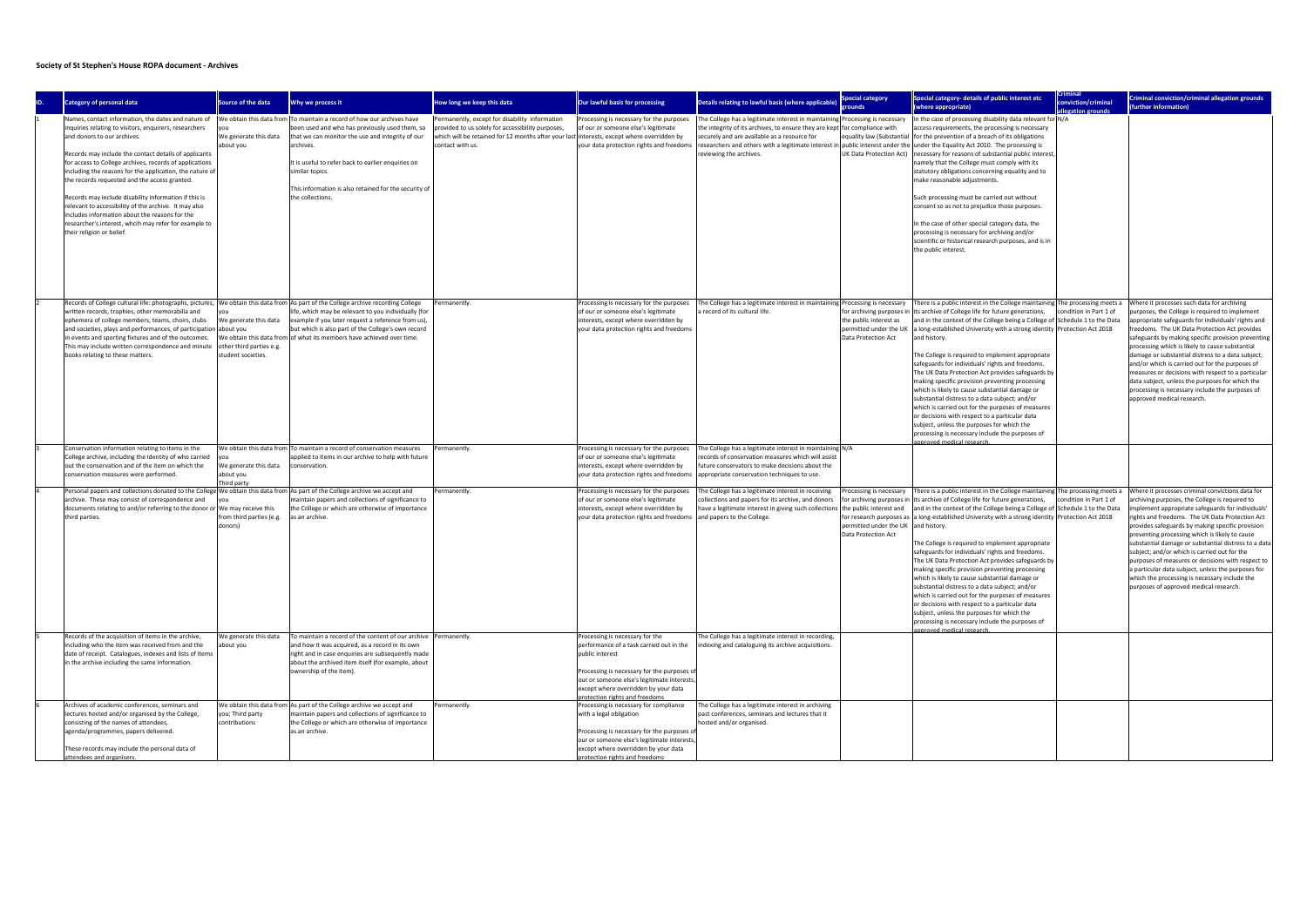|    | Student files including dates of attendance, course of We generate this data                                                                    |                                      | So that we have a record of student results, as a                 | Permanently. |                                                                                   |                                                                                                | Processing is necessary for performance of The College has a legitimate interest in maintaining Processing is necessary There is a public interest in the College maintaining The processing meets a | Where it processes such data, the College is        |
|----|-------------------------------------------------------------------------------------------------------------------------------------------------|--------------------------------------|-------------------------------------------------------------------|--------------|-----------------------------------------------------------------------------------|------------------------------------------------------------------------------------------------|------------------------------------------------------------------------------------------------------------------------------------------------------------------------------------------------------|-----------------------------------------------------|
|    | study and outcome of their studies, results of College  about you;                                                                              |                                      | record of your academic progression and if we are                 |              | our contract with you;                                                            | an archive of its activities as part of a long                                                 | for archiving in the public its archive of College life for future generations,<br>condition in Part 1 of                                                                                            | equired to implement appropriate safeguards for     |
|    | examinations ("collections"), University examinations,                                                                                          |                                      | later asked for a reference or verification of your               |              |                                                                                   | established university with a strong identity and<br>interest, and/or for                      | and in the context of the College being a College of Schedule 1 to the Data                                                                                                                          | individuals' rights and freedoms. The UK Data       |
|    | College and University assessments, awards,                                                                                                     | We obtain this data from attendance. |                                                                   |              | Processing is necessary for the                                                   | history, and in maintaining such records for future   historical research                      | a long-established University with a strong identity Protection Act 2018                                                                                                                             | Protection Act provides safeguards by making        |
|    |                                                                                                                                                 |                                      |                                                                   |              |                                                                                   |                                                                                                | and history.                                                                                                                                                                                         |                                                     |
|    | scholarships and prizes conferred, applications (e.g.                                                                                           | the University of Oxford;            |                                                                   |              | performance of a task carried out in the                                          | esearch<br>purposes.                                                                           |                                                                                                                                                                                                      | specific provision preventing processing which is   |
|    | UCAS forms and references), academic and disciplinary We obtain this data from To maintain the College archive of its former                    |                                      |                                                                   |              | public interest;                                                                  |                                                                                                |                                                                                                                                                                                                      | likely to cause substantial damage or substantial   |
|    | records.                                                                                                                                        | the University of                    | students and to historically document the College's               |              |                                                                                   |                                                                                                | The College is required to implement appropriate                                                                                                                                                     | distress to a data subject; and/or which is carried |
|    |                                                                                                                                                 | Durham.                              | teaching function, and for the purposes of future                 |              | Processing is necessary for the purposes of                                       |                                                                                                | safeguards for individuals' rights and freedoms.                                                                                                                                                     | out for the purposes of measures or decisions with  |
|    | These files may include information about a former                                                                                              |                                      | research.                                                         |              | our or someone else's legitimate interests                                        |                                                                                                | The UK Data Protection Act provides safeguards by                                                                                                                                                    | respect to a particular data subject, unless the    |
|    |                                                                                                                                                 |                                      |                                                                   |              |                                                                                   |                                                                                                |                                                                                                                                                                                                      |                                                     |
|    | student's personal life including their health, family                                                                                          |                                      |                                                                   |              | except where overridden by your data                                              |                                                                                                | making specific provision preventing processing                                                                                                                                                      | purposes for which the processing is necessary      |
|    | circumstances, ethnicity, sexuality, political opinions,                                                                                        |                                      |                                                                   |              | protection rights and freedoms                                                    |                                                                                                | which is likely to cause substantial damage or                                                                                                                                                       | include the purposes of approved medical            |
|    | religious or philosophical beliefs, criminal convictions                                                                                        |                                      |                                                                   |              |                                                                                   |                                                                                                | substantial distress to a data subject; and/or                                                                                                                                                       | research.                                           |
|    | or allegations, gender, background, family                                                                                                      |                                      |                                                                   |              |                                                                                   |                                                                                                | which is carried out for the purposes of measures                                                                                                                                                    |                                                     |
|    | circumstances and/or financial circumstances.                                                                                                   |                                      |                                                                   |              |                                                                                   |                                                                                                | or decisions with respect to a particular data                                                                                                                                                       |                                                     |
|    |                                                                                                                                                 |                                      |                                                                   |              |                                                                                   |                                                                                                |                                                                                                                                                                                                      |                                                     |
|    |                                                                                                                                                 |                                      |                                                                   |              |                                                                                   |                                                                                                | subject, unless the purposes for which the                                                                                                                                                           |                                                     |
|    |                                                                                                                                                 |                                      |                                                                   |              |                                                                                   |                                                                                                | processing is necessary include the purposes of                                                                                                                                                      |                                                     |
|    |                                                                                                                                                 |                                      |                                                                   |              |                                                                                   |                                                                                                | proved medical research                                                                                                                                                                              |                                                     |
|    | Employee records for academic staff consisting of the  We obtain this data from To maintain historic records of College employees  Permanently. |                                      |                                                                   |              | Processing is necessary for the purposes                                          | The College has a legitimate interest in maintaining Processing is necessary                   | There is a public interest in the College maintaining The processing meets a                                                                                                                         | Where it processes such data, the College is        |
|    | employee name, dates of employment, role(s) and                                                                                                 |                                      | for the archive, and in case we are approached for                |              | of our or someone else's legitimate                                               | record of its activities as part of a long                                                     | for archiving in the public its archive of College life for future generations,<br>condition in Part 1 of                                                                                            | equired to implement appropriate safeguards for     |
|    | reason(s) for departure (including for example                                                                                                  | We generate this data                | references.                                                       |              | interests, except where overridden by                                             | interest, and/or for<br>established university with a strong identity and                      | and in the context of the College being a College of Schedule 1 to the Data                                                                                                                          | individuals' rights and freedoms. The UK Data       |
|    | retirement, new employment or dismissal), staff                                                                                                 | about you                            |                                                                   |              | your data protection rights and freedoms                                          | history, and in maintaining such records for future   historical research                      | a long-established University with a strong identity Protection Act 2018                                                                                                                             | Protection Act provides safeguards by making        |
|    |                                                                                                                                                 |                                      |                                                                   |              |                                                                                   | esearch<br>purposes.                                                                           | and history.                                                                                                                                                                                         |                                                     |
|    | photograph, records of references given.                                                                                                        |                                      |                                                                   |              |                                                                                   |                                                                                                |                                                                                                                                                                                                      | specific provision preventing processing which is   |
|    |                                                                                                                                                 |                                      |                                                                   |              |                                                                                   |                                                                                                |                                                                                                                                                                                                      | likely to cause substantial damage or substantial   |
|    |                                                                                                                                                 |                                      |                                                                   |              |                                                                                   | The College, its former employees and other                                                    | The College is required to implement appropriate                                                                                                                                                     | distress to a data subject; and/or which is carried |
|    |                                                                                                                                                 |                                      |                                                                   |              |                                                                                   | parties have a legitimate interest in the College                                              | safeguards for individuals' rights and freedoms.                                                                                                                                                     | out for the purposes of measures or decisions with  |
|    |                                                                                                                                                 |                                      |                                                                   |              |                                                                                   | being able to provide references for former staff.                                             | The UK Data Protection Act provides safeguards by                                                                                                                                                    | respect to a particular data subject, unless the    |
|    |                                                                                                                                                 |                                      |                                                                   |              |                                                                                   |                                                                                                |                                                                                                                                                                                                      | purposes for which the processing is necessary      |
|    |                                                                                                                                                 |                                      |                                                                   |              |                                                                                   |                                                                                                | making specific provision preventing processing                                                                                                                                                      |                                                     |
|    |                                                                                                                                                 |                                      |                                                                   |              |                                                                                   |                                                                                                | which is likely to cause substantial damage or                                                                                                                                                       | include the purposes of approved medical            |
|    |                                                                                                                                                 |                                      |                                                                   |              |                                                                                   |                                                                                                | substantial distress to a data subject; and/or                                                                                                                                                       | research.                                           |
|    |                                                                                                                                                 |                                      |                                                                   |              |                                                                                   |                                                                                                | which is carried out for the purposes of measures                                                                                                                                                    |                                                     |
|    |                                                                                                                                                 |                                      |                                                                   |              |                                                                                   |                                                                                                | or decisions with respect to a particular data                                                                                                                                                       |                                                     |
|    |                                                                                                                                                 |                                      |                                                                   |              |                                                                                   |                                                                                                |                                                                                                                                                                                                      |                                                     |
|    |                                                                                                                                                 |                                      |                                                                   |              |                                                                                   |                                                                                                | subject, unless the purposes for which the                                                                                                                                                           |                                                     |
|    |                                                                                                                                                 |                                      |                                                                   |              |                                                                                   |                                                                                                | processing is necessary include the purposes of                                                                                                                                                      |                                                     |
|    |                                                                                                                                                 |                                      |                                                                   |              |                                                                                   |                                                                                                | <u>nnroved medical researc</u>                                                                                                                                                                       |                                                     |
|    | Employee records for non-academic staff, consisting of We obtain this data from To maintain historic records of College employees Permanently.  |                                      |                                                                   |              | Processing is necessary for the purposes                                          | The College has a legitimate interest in maintaining                                           |                                                                                                                                                                                                      |                                                     |
|    | the employee name, dates of employment, role(s) and vou                                                                                         |                                      | for the archive, and in case we are approached for                |              | of our or someone else's legitimate                                               | record of its activities as part of a long                                                     |                                                                                                                                                                                                      |                                                     |
|    | reason(s) for departure (including for example                                                                                                  | We generate this data                | references.                                                       |              | interests, except where overridden by                                             | established university with a strong identity and                                              |                                                                                                                                                                                                      |                                                     |
|    | retirement, new employment or dismissal), staff                                                                                                 | about you                            |                                                                   |              | your data protection rights and freedoms                                          | history, and in maintaining such records for future                                            |                                                                                                                                                                                                      |                                                     |
|    |                                                                                                                                                 |                                      |                                                                   |              |                                                                                   |                                                                                                |                                                                                                                                                                                                      |                                                     |
|    | photograph, records of references given.                                                                                                        |                                      |                                                                   |              |                                                                                   | esearch                                                                                        |                                                                                                                                                                                                      |                                                     |
|    |                                                                                                                                                 |                                      |                                                                   |              |                                                                                   |                                                                                                |                                                                                                                                                                                                      |                                                     |
|    |                                                                                                                                                 |                                      |                                                                   |              |                                                                                   | The College, its former employees and other                                                    |                                                                                                                                                                                                      |                                                     |
|    |                                                                                                                                                 |                                      |                                                                   |              |                                                                                   | parties have a legitimate interest in the College                                              |                                                                                                                                                                                                      |                                                     |
|    |                                                                                                                                                 |                                      |                                                                   |              |                                                                                   | eing able to provide references for former staff.                                              |                                                                                                                                                                                                      |                                                     |
| 10 | Governing body and committee agenda, minutes and  We obtain this data from To maintain a historic record of College                             |                                      |                                                                   | Permanently. | Processing is necessary for the purposes                                          | The College has a legitimate interest in maintaining Processing is necessary                   | There is a public interest in the College maintaining The processing meets a                                                                                                                         | Where it processes such data, the College is        |
|    | related correspondence. These may include personal you                                                                                          |                                      | administration.                                                   |              | of our or someone else's legitimate                                               | a record of its activities as part of a long                                                   | for archiving purposes in lits archive of College life for future generations,<br>condition in Part 1 of                                                                                             | equired to implement appropriate safeguards for     |
|    |                                                                                                                                                 |                                      |                                                                   |              |                                                                                   |                                                                                                |                                                                                                                                                                                                      |                                                     |
|    |                                                                                                                                                 |                                      |                                                                   |              |                                                                                   |                                                                                                |                                                                                                                                                                                                      |                                                     |
|    | data of the meeting attendees, correspondents and of We generate this data                                                                      |                                      |                                                                   |              | interests, except where overridden by                                             | established university with a strong identity and<br>the public interest as                    | and in the context of the College being a College of Schedule 1 to the Data                                                                                                                          | individuals' rights and freedoms. The UK Data       |
|    | individuals referred to in the documents.                                                                                                       | about you                            |                                                                   |              | your data protection rights and freedoms                                          | istory, and in maintaining such records for future  permitted under the UK                     | a long-established University with a strong identity   Protection Act 2018                                                                                                                           | Protection Act provides safeguards by making        |
|    |                                                                                                                                                 |                                      |                                                                   |              |                                                                                   | Data Protection Act<br>esearch                                                                 | and history.                                                                                                                                                                                         | specific provision preventing processing which is   |
|    |                                                                                                                                                 |                                      |                                                                   |              |                                                                                   |                                                                                                |                                                                                                                                                                                                      |                                                     |
|    |                                                                                                                                                 |                                      |                                                                   |              |                                                                                   |                                                                                                |                                                                                                                                                                                                      | likely to cause substantial damage or substantial   |
|    |                                                                                                                                                 |                                      |                                                                   |              |                                                                                   |                                                                                                | The College is required to implement appropriate                                                                                                                                                     | distress to a data subject; and/or which is carried |
|    |                                                                                                                                                 |                                      |                                                                   |              |                                                                                   |                                                                                                | safeguards for individuals' rights and freedoms.                                                                                                                                                     | out for the purposes of measures or decisions with  |
|    |                                                                                                                                                 |                                      |                                                                   |              |                                                                                   |                                                                                                | The UK Data Protection Act provides safeguards by                                                                                                                                                    | respect to a particular data subject, unless the    |
|    |                                                                                                                                                 |                                      |                                                                   |              |                                                                                   |                                                                                                | making specific provision preventing processing                                                                                                                                                      | purposes for which the processing is necessary      |
|    |                                                                                                                                                 |                                      |                                                                   |              |                                                                                   |                                                                                                |                                                                                                                                                                                                      |                                                     |
|    |                                                                                                                                                 |                                      |                                                                   |              |                                                                                   |                                                                                                | which is likely to cause substantial damage or                                                                                                                                                       | include the purposes of approved medical            |
|    |                                                                                                                                                 |                                      |                                                                   |              |                                                                                   |                                                                                                | substantial distress to a data subject; and/or                                                                                                                                                       | research.                                           |
|    |                                                                                                                                                 |                                      |                                                                   |              |                                                                                   |                                                                                                | which is carried out for the purposes of measures                                                                                                                                                    |                                                     |
|    |                                                                                                                                                 |                                      |                                                                   |              |                                                                                   |                                                                                                | or decisions with respect to a particular data                                                                                                                                                       |                                                     |
|    |                                                                                                                                                 |                                      |                                                                   |              |                                                                                   |                                                                                                | subject, unless the purposes for which the                                                                                                                                                           |                                                     |
|    |                                                                                                                                                 |                                      |                                                                   |              |                                                                                   |                                                                                                | processing is necessary include the purposes of                                                                                                                                                      |                                                     |
|    |                                                                                                                                                 |                                      |                                                                   |              |                                                                                   |                                                                                                |                                                                                                                                                                                                      |                                                     |
|    | Agenda, minutes and related correspondence of                                                                                                   |                                      | We obtain this data from To maintain a historic record of College | Permanently. | Processing is necessary for the purposes                                          | The College has a legitimate interest in maintaining Processing is necessary                   |                                                                                                                                                                                                      | Where it processes such data, the College is        |
|    |                                                                                                                                                 |                                      |                                                                   |              |                                                                                   |                                                                                                | There is a public interest in the College maintaining The processing meets a                                                                                                                         |                                                     |
|    | college committees. These may include personal data  you                                                                                        |                                      | administration.                                                   |              | of our or someone else's legitimate                                               | a record of its activities as part of a long                                                   | for archiving purposes in lits archive of College life for future generations,<br>condition in Part 1 of                                                                                             | equired to implement appropriate safeguards for     |
|    | of the meeting attendees, correspondents and of                                                                                                 | We generate this data                |                                                                   |              | interests, except where overridden by                                             | established university with a strong identity and<br>the public interest as                    | and in the context of the College being a College of Schedule 1 to the Data                                                                                                                          | individuals' rights and freedoms. The UK Data       |
|    | individuals referred to in the documents.                                                                                                       | about you                            |                                                                   |              | your data protection rights and freedoms                                          | history, and in maintaining such records for future   permitted under the UK                   | a long-established University with a strong identity Protection Act 2018                                                                                                                             | Protection Act provides safeguards by making        |
|    |                                                                                                                                                 |                                      |                                                                   |              |                                                                                   | Data Protection Act<br>esearch                                                                 | and history.                                                                                                                                                                                         | specific provision preventing processing which is   |
|    |                                                                                                                                                 |                                      |                                                                   |              |                                                                                   |                                                                                                |                                                                                                                                                                                                      | likely to cause substantial damage or substantial   |
|    |                                                                                                                                                 |                                      |                                                                   |              |                                                                                   |                                                                                                | The College is required to implement appropriate                                                                                                                                                     | distress to a data subject; and/or which is carried |
|    |                                                                                                                                                 |                                      |                                                                   |              |                                                                                   |                                                                                                |                                                                                                                                                                                                      |                                                     |
|    |                                                                                                                                                 |                                      |                                                                   |              |                                                                                   |                                                                                                | safeguards for individuals' rights and freedoms.                                                                                                                                                     | out for the purposes of measures or decisions with  |
|    |                                                                                                                                                 |                                      |                                                                   |              |                                                                                   |                                                                                                | The UK Data Protection Act provides safeguards by                                                                                                                                                    | respect to a particular data subject, unless the    |
|    |                                                                                                                                                 |                                      |                                                                   |              |                                                                                   |                                                                                                | making specific provision preventing processing                                                                                                                                                      | purposes for which the processing is necessary      |
|    |                                                                                                                                                 |                                      |                                                                   |              |                                                                                   |                                                                                                | which is likely to cause substantial damage or                                                                                                                                                       | include the purposes of approved medical            |
|    |                                                                                                                                                 |                                      |                                                                   |              |                                                                                   |                                                                                                | substantial distress to a data subject; and/or                                                                                                                                                       | research.                                           |
|    |                                                                                                                                                 |                                      |                                                                   |              |                                                                                   |                                                                                                | which is carried out for the purposes of measures                                                                                                                                                    |                                                     |
|    |                                                                                                                                                 |                                      |                                                                   |              |                                                                                   |                                                                                                |                                                                                                                                                                                                      |                                                     |
|    |                                                                                                                                                 |                                      |                                                                   |              |                                                                                   |                                                                                                | or decisions with respect to a particular data                                                                                                                                                       |                                                     |
|    |                                                                                                                                                 |                                      |                                                                   |              |                                                                                   |                                                                                                | subject, unless the purposes for which the                                                                                                                                                           |                                                     |
|    |                                                                                                                                                 |                                      |                                                                   |              |                                                                                   |                                                                                                | processing is necessary include the purposes of                                                                                                                                                      |                                                     |
|    |                                                                                                                                                 |                                      |                                                                   |              |                                                                                   |                                                                                                | proved medical research                                                                                                                                                                              |                                                     |
|    | Financial records and legal records relating to College   We obtain this data from   To maintain a historic record of College finances          |                                      |                                                                   | Permanently. | Processing is necessary for the purposes                                          | The College has a legitimate interest in maintaining                                           |                                                                                                                                                                                                      |                                                     |
|    | assets and the College estate. These may include the you                                                                                        |                                      | and assets                                                        |              | of our or someone else's legitimate                                               | a record of its activities as part of a long                                                   |                                                                                                                                                                                                      |                                                     |
|    | personal data of individuals involved in managing the We generate this data                                                                     |                                      |                                                                   |              | interests, except where overridden by                                             | established university with a strong identity and                                              |                                                                                                                                                                                                      |                                                     |
|    |                                                                                                                                                 |                                      |                                                                   |              |                                                                                   |                                                                                                |                                                                                                                                                                                                      |                                                     |
|    | College assets and estate, witnesses and parties to                                                                                             | about you                            |                                                                   |              |                                                                                   | your data protection rights and freedoms   history, and in maintaining such records for future |                                                                                                                                                                                                      |                                                     |
|    | legal documents.                                                                                                                                |                                      |                                                                   |              |                                                                                   | esearch <sup>.</sup>                                                                           |                                                                                                                                                                                                      |                                                     |
|    | Records relating to College buildings, including                                                                                                |                                      | We obtain this data from To maintain a historic record of College | Permanently. | Processing is necessary for the                                                   | The College has a legitimate interest in maintaining                                           |                                                                                                                                                                                                      |                                                     |
|    | architectural records and maintenance records. These you                                                                                        |                                      | architecture, and to assist future conservation of                |              | performance of a task carried out in the                                          | its historic buildings. It also has a legitimate                                               |                                                                                                                                                                                                      |                                                     |
|    | may include the personal data of those involved in                                                                                              | We generate this data                | College buildings.                                                |              | public interest;                                                                  | interest in maintaining a record of its activities as                                          |                                                                                                                                                                                                      |                                                     |
|    | construction and maintenance of College buildings.                                                                                              | about you                            |                                                                   |              |                                                                                   | part of a long established university with a strong                                            |                                                                                                                                                                                                      |                                                     |
|    |                                                                                                                                                 |                                      |                                                                   |              |                                                                                   |                                                                                                |                                                                                                                                                                                                      |                                                     |
|    |                                                                                                                                                 |                                      |                                                                   |              | Processing is necessary for the purposes                                          | identity and history, and in maintaining such                                                  |                                                                                                                                                                                                      |                                                     |
|    |                                                                                                                                                 |                                      |                                                                   |              | of our or someone else's legitimate                                               | records for future research.                                                                   |                                                                                                                                                                                                      |                                                     |
|    |                                                                                                                                                 |                                      |                                                                   |              | interests, except where overridden by<br>your data protection rights and freedoms |                                                                                                |                                                                                                                                                                                                      |                                                     |